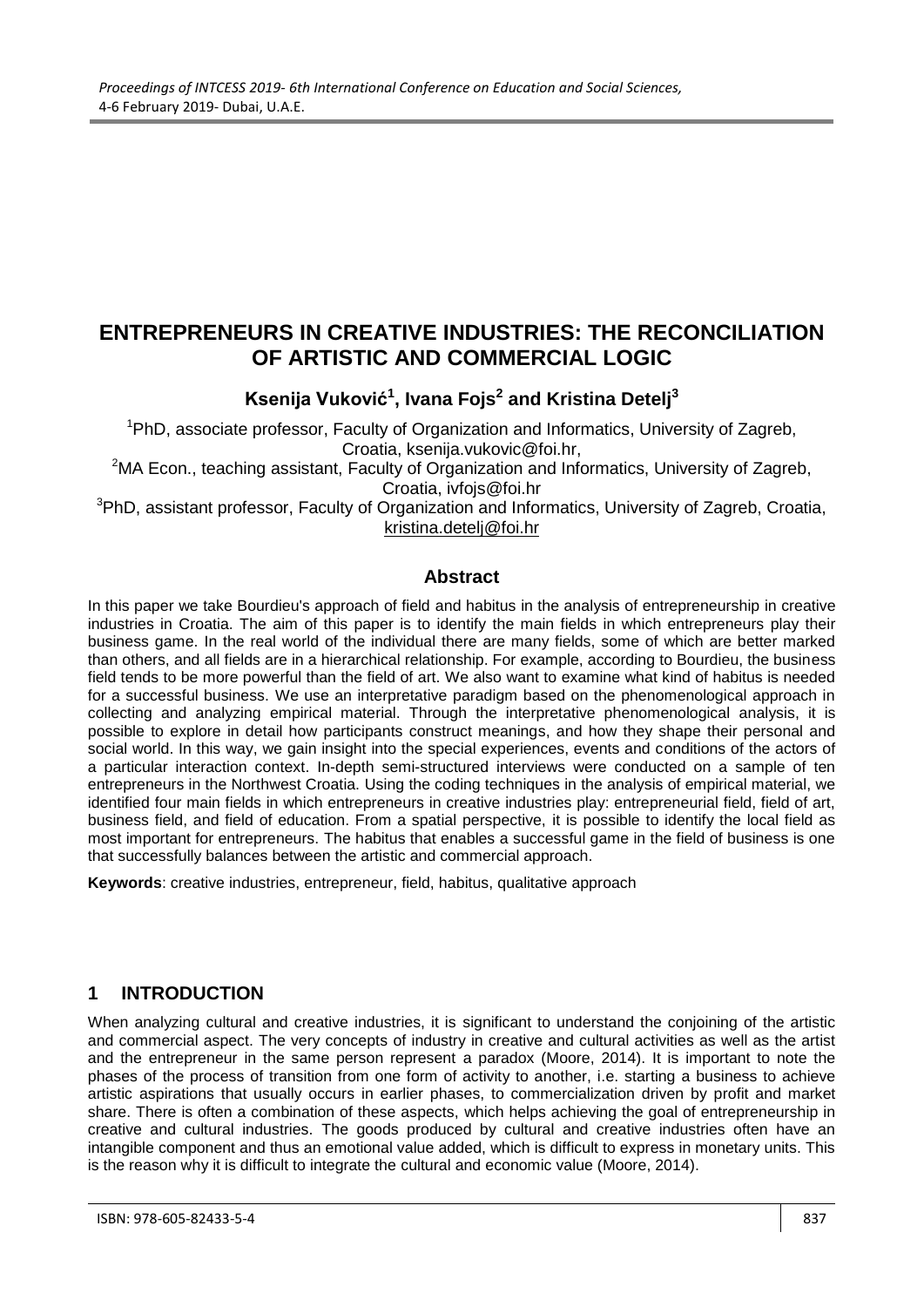For a closer understanding of artists in entrepreneurship, we consider the concept of field and habitus. Entrepreneurs strive to provide a prominent position on the market and in society in accordance with the existing habitus (Pret et al., 2016; Karataş-Özkan, 2011; Özbilgin and Tatli, 2005), which is correlated with social and cultural capital. Entrepreneurs make their decisions based on the field in which they are currently positioned, which is why future business depends on relationships, networks and entrepreneurial experience (Spigel, 2013), as well as the potential for conversion of a particular type of capital.

Metohodology used for better understanding of entrepreneurs in creative industries is the interpretative phenomenological analysis. It enables more thorough exploration of how they construct meanings and shape their personal and social world. That way we can identify their special experiences, events and conditions in the specific interaction context. Analysis used the data collected by in-depth semi-structured interviews on a sample of ten entrepreneurs in the Northwest Croatia. In the next chapter we present basic Bourdieu's concepts of habitus and field and their relationship in the chosen entrepreneurial context. Then we shortly describe the sampling, data collection and the foundation for the analysis. Next we present results with citations form the interviews as the example of the observed relations. In the end we discuss the results and draw conclusions that are inherent to Croatian entrepreneurs in the creative industries

# **2 BOURDIEU'S CONCEPTS OF HABITUS AND FIELD**

The center of Bourdieu's social analysis is practice, and he is interested in how the actors act on the path to achieving their goals. The relationship between agent and structure points more to dialectics than to the dichotomy (Bourdieu, 1990; Schwartz, 1997). Practice rests on the fundamental concepts of Bourdieu's social theory: the field, the habitus and the capital. In this paper we analyze the field of activity and habitus of entrepreneurs.

## **2.1 Field**

Bourdieu defines the field as a constantly changing relational and dynamic social microcosm, i.e. the relational and dialectical terms describe the field (Bourdieu and Wacquant, 1992). According to Özbilgin and Tatli (2011), two things are important in defining the field: the relationship between actors that make up the field's essence and the power structure that shows the positions of different actors in relation to other actors in the power matrix (Tatli et al., 2014).

Practices take place within the fields that represent the social space of power relations with the rules, traditions and customs that have arisen and developed over time. Rules can be formal like laws and regulations, but it may also be informal, unspoken rules applied within an organization or a group (Bourdieu, 1990). Contemporary society is composed of a series of relatively autonomous fields, but these are structurally homologous fields within which the production, exchange and consumption of different forms of capital take place (Swartz 1997). In the social space there are many fields where some are better marked by others, and all the fields are in a certain hierarchical relationship. For example, a business field tends to be more powerful than the field of art (Bourdieu, 1985).

### **2.2 Habitus**

The individuals engage different resources in their activities, and their strategy is the result of negotiating and shaping habitus as a field logic, i.e. social structures, which leads to a change in fields under the influence of an individual (Tatli et al., 2014). Bourdieu (2011, p. 95) illustrates this relationship by using the following formula: habitus  $x$  capital  $+$  field = practice.

In the context of entrepreneurship research different authors use the concept of habit in different ways. Anderson et al. (2010) use the concept of habitus as a platform for examining different rules and forms of networking practice practices. Karataş-Özkan (2011) uses the concept of habitus in the study of the entrepreneurial learning process - certain aspects of nascent entrepreneurs' learning represent the process of building the entrepreneurial habitus.

De Clercq and Voronov (2009) perceive the entrepreneurship from the perspective of practice and rely on Bourdieu's work whereby entrepreneurship is seen as a process of strong social engagement that is related to entrepreneurial positioning in structures and relationships of power. When looking at the entrepreneurship as a practice, authors focus on the entrepreneurial action of gaining the legitimacy of new entrants into the field. Built habitus means that an entrepreneur has become a recognized member of the field, and the interaction between legitimacy of the entry and the success affects the scale of strengthening and transforming the field structure.

Fields and the entrepreneurs that exist in them are in correlation with each other that is visible in Fig. 1.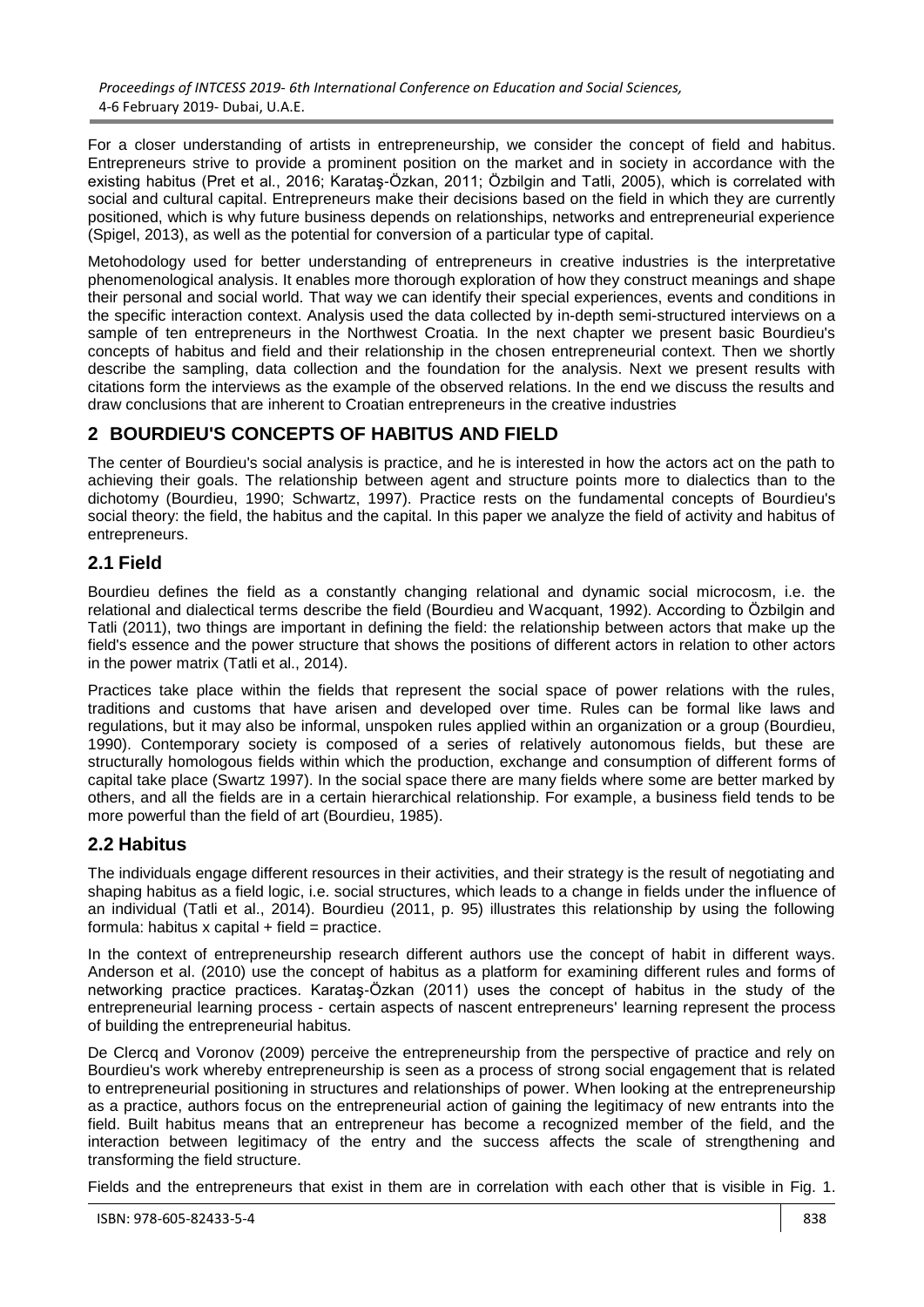Fields together with habitus, i.e. rules, norms, customs, relationships and entrepreneur's own interpretation of the determinants of a particular field, create the entity in constant interaction. Incumbents have the credibility as opposed to new entrants who have just started to adopt customs and strive to adapt to them. The constant influence of "old" and "new" entrepreneurs on each others provides constant exchange of practice and knowledge, thus achieving a high level of competitiveness and innovation (Spigel, 2013).



**Figure 1. The dynamic nature of norms and conventions within a field**

Source: Spigel, 2013, p. 43

### **3 METHODOLOGY**

In an exploration of the habit and the field of entrepreneurial activity in creative and cultural industries, we use interpretative approaches. Collecting data through phenomenological interviews allows sharing of clips from the life of actors (Lincoln and Guba, 1985) through multiple case studies. This is exactly what essentially differentiates the phenomenological method from positivist and functionalist methods (Cope, 2005). The basic objective of the interpretative phenomenological analysis is to explore in detail how participants construct the puport and meaning, i.e. how they shape their personal and social world, thus gaining insight into the special experiences, events and attitudes of the actors of a particular interaction context (Halmi, 2005).

In empirical data collection we used in-depth semi-structured interviews. To achieve the more enjoyable atmosphere for the interviewees, we organized conversations in their workshops, ateliers, galleries, offices or quiet cafes, using everyday colloquial language (Patton, 1990).

In the selection of the sample, we used the purposeful sampling approach. The logic of purposeful sampling is completely different from the logic of designing random samples used in quantitative research (Patton, 1990). Given that the intention is not to generalize the results onto the entire population, but to deeply examine the phenomenon, the aim of the purposeful sampling is to select those units that are considered to be particularly information rich cases. Researchers' tips (Smith, 2004; Palinkas et al., 2015; Pret et al., 2016) were used to select the number of respondents. For this phenomenological examination, 10 single respondents were selected (in case of multiple interviews the recommendation is 3-6 respondents).

In the analysis of empirical material, we used the coding technique. The notes within the interview transcripts contained open codes which at the later stage of the text analysis were transformed into a system of subordinate and superordinate categories (Smith et al., 2009).

## **4 RESULTS**

We identified the main fields in which entrepreneurs in cultural and creative industries act as perceptive characteristics of habitus.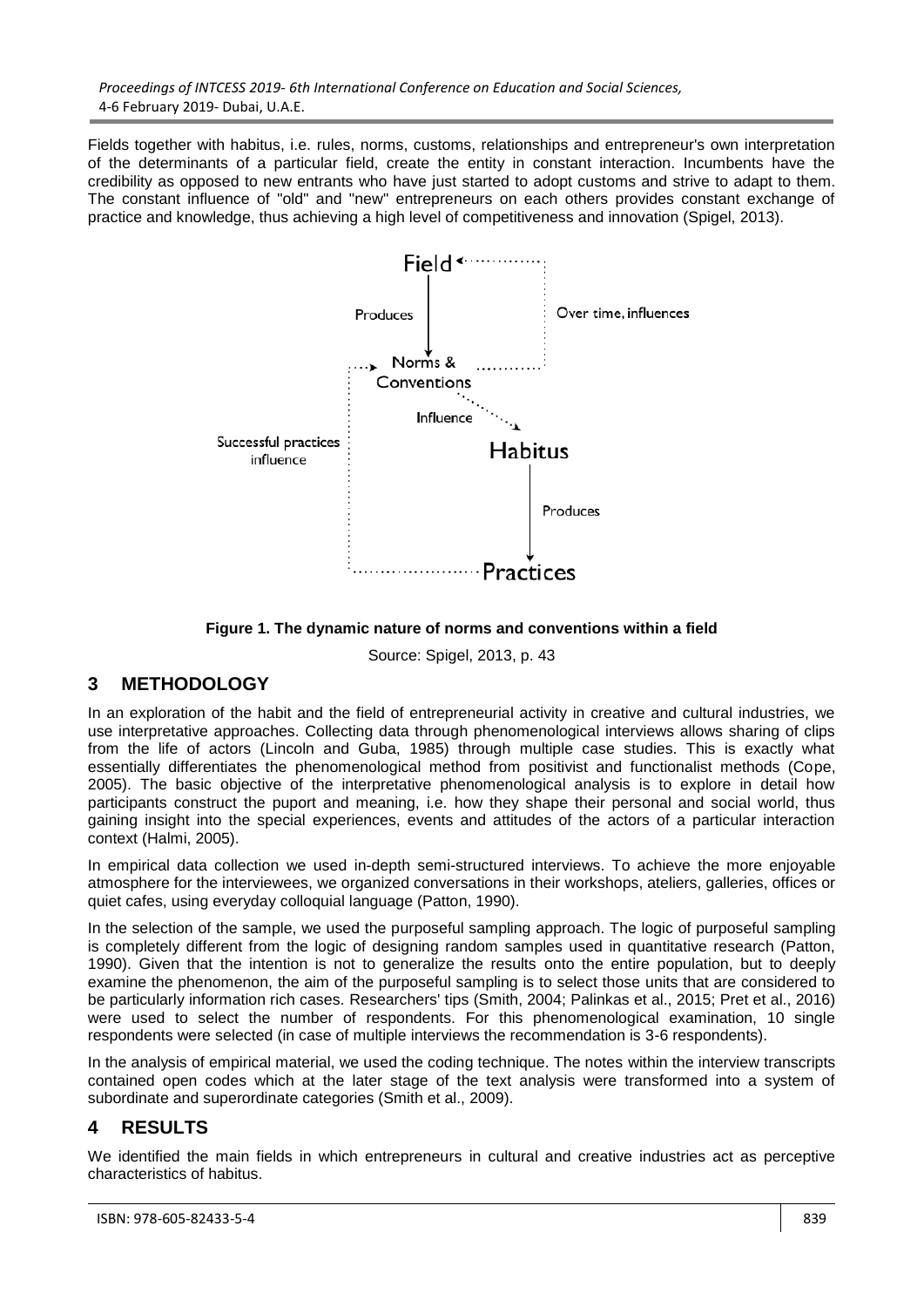### **4.1 Creative and cultural entrepreneurship across multiple fields**

Cultural goods or creative work are not autonomous objects that offer the reflection of human creativity, although as such they can have their own meaning (Townley et al., 2009), but are implicated in the structures of social dominance and the reproduction of structures.

Literature, art and their respective producers do not exist independently of institutional framework which authorizes, enables, empowers and legitimizes them. This framework must be incorporated into any analysis that pretends to provide a thorough understanding of cultural good and practices.

(Bourdieu, 1993:10)

The empirical research we have carried out is focused on discovering the market aspects of the creative industry. Entrepreneurs in creative and cultural industries struggle to survive on the market. By using artistic approach and commercial logic, they create products and services that have market value (Morgan and Wood, 2013). The creative and cultural industries are in the hybrid field (Caves, 2002; Entwistle and Rocamora, 2006; Gulledge et al., 2016). The results of our research, according to Spigel's (2013) model, show that entrepreneurs in creative and cultural industries are positioned in four basic fields: business, entrepreneurial, artistic and educational (Fig. 2). From a spatial perspective, our respondents are mostly in the area of a local field.



**Figure 2. The position of creative and cultural entrepreneurs within multiple fields** Source: author's work out of author's research

Entrepreneurs in cultural and creative industries are aware of the multiplicity of fields in which they operate, their intertwining, but also indicate the existence of subfields within the business and the artistic fields, both in terms of creative expression and products that offer to the market.

… because the artistic activity is multidisciplinary, I create multidisciplinary products, i.e. I'm dealing with design, and with paintings, different directions within applied art. I am dealing with various segments of applied art from which various products come and therefore the form of crafts for me is the simplest legal form to satisfy the legal frameworks. (Respondent 9)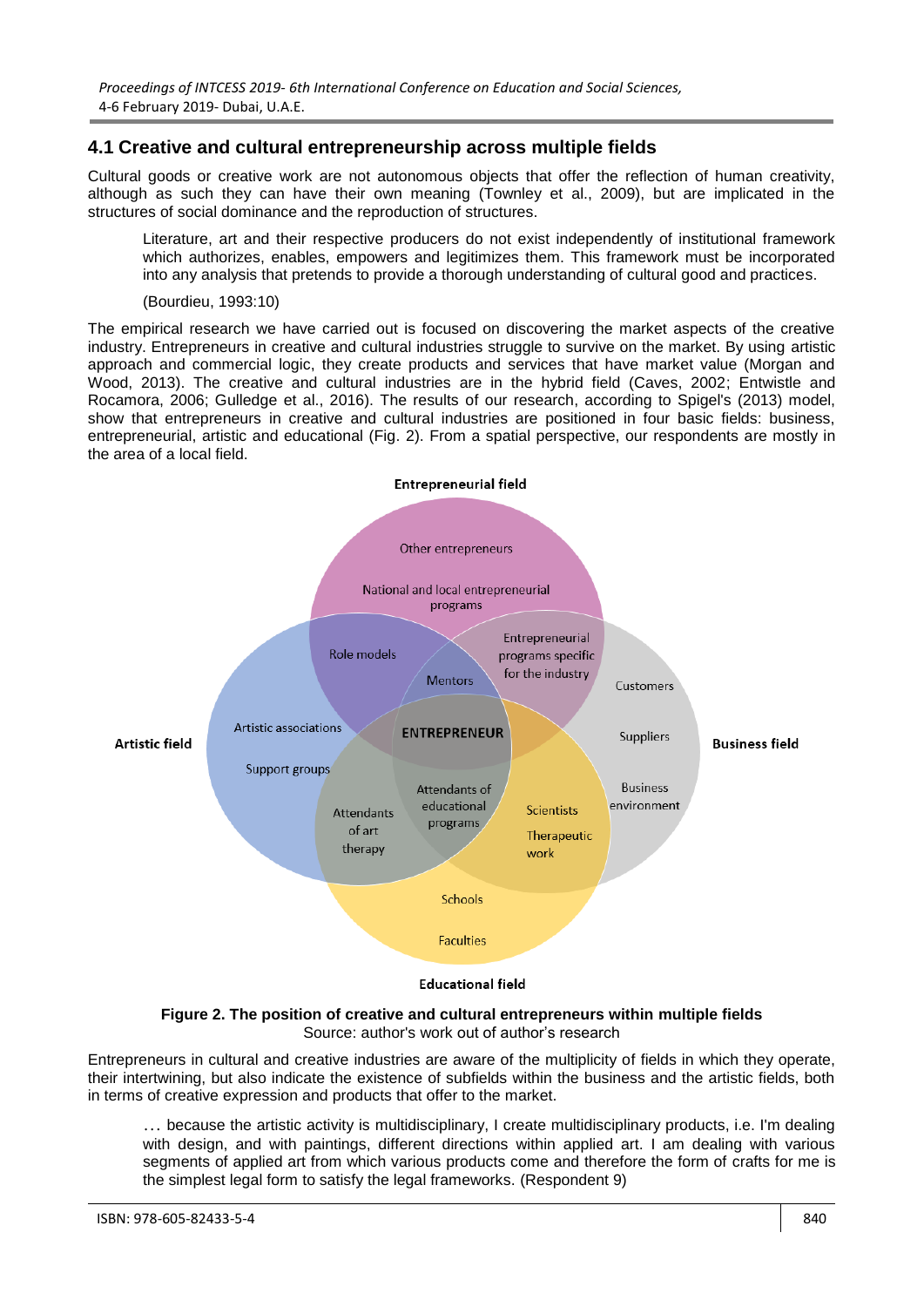In the business field respondents are focused on customers, whereby in creative industriesthe emphasis is on personalized approaches and the goods are co-created by customers. (Also when I do personalized pictures, almost at the end, there is always an interaction with the customer in the end, whether it's OK, whether something else is wanted - Respondent 9). There is a substantial respect for the customers and respect for their aesthetic criteria (You can not underestimate customer, they are educated, they may not know how to draw, but have an eye for aesthetics - Respondent 9).

Consuming products of creative and cultural industries is linked to the cultural capital of consumers. Bourdieu identifies structures of domination and their reproducing in all areas of life, including tastes and preferences in the selection of creative and cultural products (Bourdieu, 2011). Since the lifestyle, choices of music, art and other cultural and creative products form the basis of distinction and stratification (Bourdieu, 2011), entrepreneurs in cultural and creative industries are active in the field of education to educate consumers about cultural products but also encourage children and young people to create. Both approaches allow the reproduction of the art-business field. For this reason, entrepreneurs from the sample organize workshops to educate interested children and adults.

… someone who has created animated movie in Vanima as a kid, gets this sensibiliy and sense of taste for the film, not only animated, but also other movie genres, they get something we can call an incidental addition, as something that goes further through their life, and if they become an entrepreneur one day or they are the leaders, within their life they hold quality level. When that person today has a family, I am sure that this person with their family does not watch everything that comes through the media. The quality of an individual's life, to get an individual who is able to choose quality from the media, has a higher quality level of life, a more cultural quality of life, that person can watch the European film, not to get up as soon as it starts, but to stay in the cinema. (Respondent 6)

In marketing, besides the promotion, the attention is devoted, for example, to examining the experience of reading books (... we are dealing a lot with emotions in our children's books and we would like this extension to the reading world, to see how it looks and then to base new and visual communication on it later - Respondent 1)

The practice of reproducing the field of art also maintains contact with schools (... they have a lot of obsolete teaching methods, and this was quite interesting for them. We want to have as many schools as possible, to come, to educate them and then they can do it themselves - Respondent 6). Collaboration is also established with faculties: students, professors.

FOI [auth. Faculty of organization and informatics] always comes to us when they have a more creative project with their guests, to present them the way we work. For example, for a project that they worked on with the UK, we created videos, the kids worked, so the teachers visited us. Students learn when they handle this pedagogical part or this graduate thesis for work in special conditions, so they are doing this part of the practice with us. (Respondent 6)

By adopting cultural practices identities, that can arise through interaction within a social group and a particular context, are created (Shotter, 2006). Entrepreneurs in creative and cultural industries, such as music and dance, accept, adapt and transfer part of the culture to the users.

… for instance, there would be no one dancing salsa here, if we did not start it four years ago, persistently forcing this salsa. Nobody was glad at first, "What is this, what is this dance?", but there is no party today without salsa and all dance schools have introduced salsa. (Respondent 7)

#### **4.2 Entrepreneurial habitus between artistic and commercial**

Emphasizing not only the material production of creative objects, but also their creation as a form of value, Bourdieu creates a suitable framework for analyzing the artistic and market value of goods in creative and cultural industries (Townley et al., 2009). The analysis of cultural products implies an analysis of their meaning both within the field of artistic development and within the social field of power relations (Bourdieu, 1993).

Products created in creative and cultural industries have their dual, symbolic and economic value.

The painting is more than just a dust collector on the wall, the painting can do more, we carry it within ourselves, on ourselves, around us. If we carry it within ourselves, it's an idea, a creative process that is manifested in artwork, carrying on ourself are accessories, garments and around us there is furniture, interior or exterior design, and more. (Respondent 9)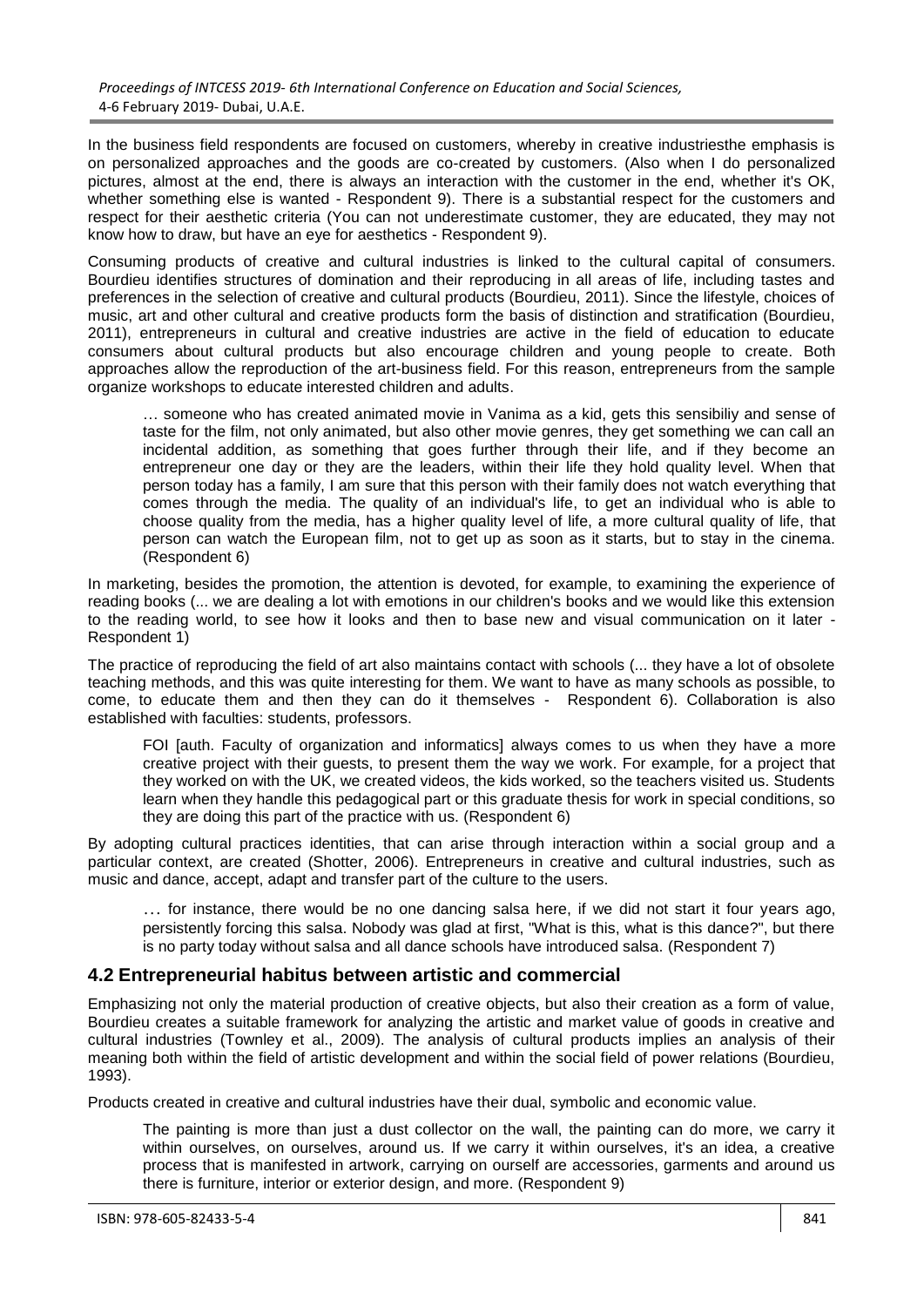The need to create market value, which is a precondition of entrepreneurial survival in the market, requires the development of business and entrepreneurial habitus. Bourdieu (2006), apart from "primary habitus", which includes provisions made in the family, through early socialization, class affiliation and education, writes about a "specific" habitus or system of disposition adopted through links within a particular field (Bourdieu, 2007). The new entrants are more concerned with creative and artistic value and the process of creation than with the making of profits (Gulledge et al., 2016), which is also observed in some of our survey participants.

… I think if you're creative, it's important that you just go for creating something new, you do not look at it through the money, and that is the essence of creativity, this is how I look at it. In order to deal with creativity, you have to find new things in something that has already been seen, in a way that you think creatively, and not that for something that is already seen you just say that there will be money. (Respondent 8)

In order to attain the commercialization of entrepreneurship in the initial phase of entrepreneurial activity, some entrepreneurs are doing what is not in accordance with their artistic dispositions to create a material base for working on what they like.

Well, I'm recognizable and people know about me, but I'm not specific, I do not aim to be recognizable with this jewelry, I would rather have that art glass studio, I do not really care about that jewelry, but I do it because I do not have a larger stove. (Respondent 10).

After the stage of early entry into the field, the entrepreneurs start to evolve the awareness about the need to create a commercial value.

… when I started creating ceramics, I thought I would do art ceramics, I would do some of my creations, sell it, and it will work. But you do not have a place in Croatia where you can sell things this way, … I simply had to live from it, from my work and I could not afford the finances, I was a single parent, to do a thing for one exhibition, so I had to do the thing I would sell. (Respondent 4)

In developing their business habitus, an individual accepts the commercial nature of the industry in which they work and successfully balances between the artistic and the commercial.

… as far as illustrations are concerned, this particular style is adorable, it is one sort of the more commercial illustration, but it somehow perfectly fits between art, perhaps a comic and some very commercial "Disney's", somewhere between, the reactions are good. (Respondent 1)

### **5 DISCUSSION AND CONCLUSION**

The entrepreneurs we interviewed for the purpose of this research operate in different areas of the creative and cultural industries. Despite the heterogeneity of that area, conflict between creativity and control is recognized as the fundamental problem of all entrepreneurs (Eikhof & Haunschild, 2006). Creative work is spontaneous, unpredictable, and without clear rules, while entering business and entrepreneurial fields requires planning, managing and organizing creative production processes. This results in the need for positioning within the field and acquiring the "feelings for playing the game". In the paper, we used Bourdieu's concept of habitus. Although the habitus itself is sometimes confusing (Gulledge et al., 2016), the results of empirical research show that the habitus of those producing in creative and cultural industries is both complex and subtle and as such is a useful analytical tool for understanding the behavior of new entrants in business and entrepreneurial field. The emphasis in our research was the adoption of a business and entrepreneurial habitus, i.e. a process in which entrepreneurs become familiarized with the commercial aspects of their activities and the possibilities and ways of responding to the needs of the market. Entrepreneurs have different resources for positioning within a field, that are available in the form of economic, cultural, social, and symbolic capital, and they combine and transform capital in a variety of ways to position themselves better within the field (Fojs et al., 2017). Through these processes, they acquire the ability or competence to "play the game" within the field of their action. At different stages of the entrepreneurial process, individuals adopt elements of business habitus and commercial value. There is a notable path from commitment to artistic habitus and taking of earnings as an "incident event" toward becoming aware of the need for commercialization of products, and finally to the reconciliation of artistic and business habitus. Actors, especially those with a pedagogical habitus, tend to engage in reproduction activities field, both specifically artistic field (encouraging young people to create) and business field within which they find consumers who by consuming their products, can develop and maintain a specific field of culture and creativity.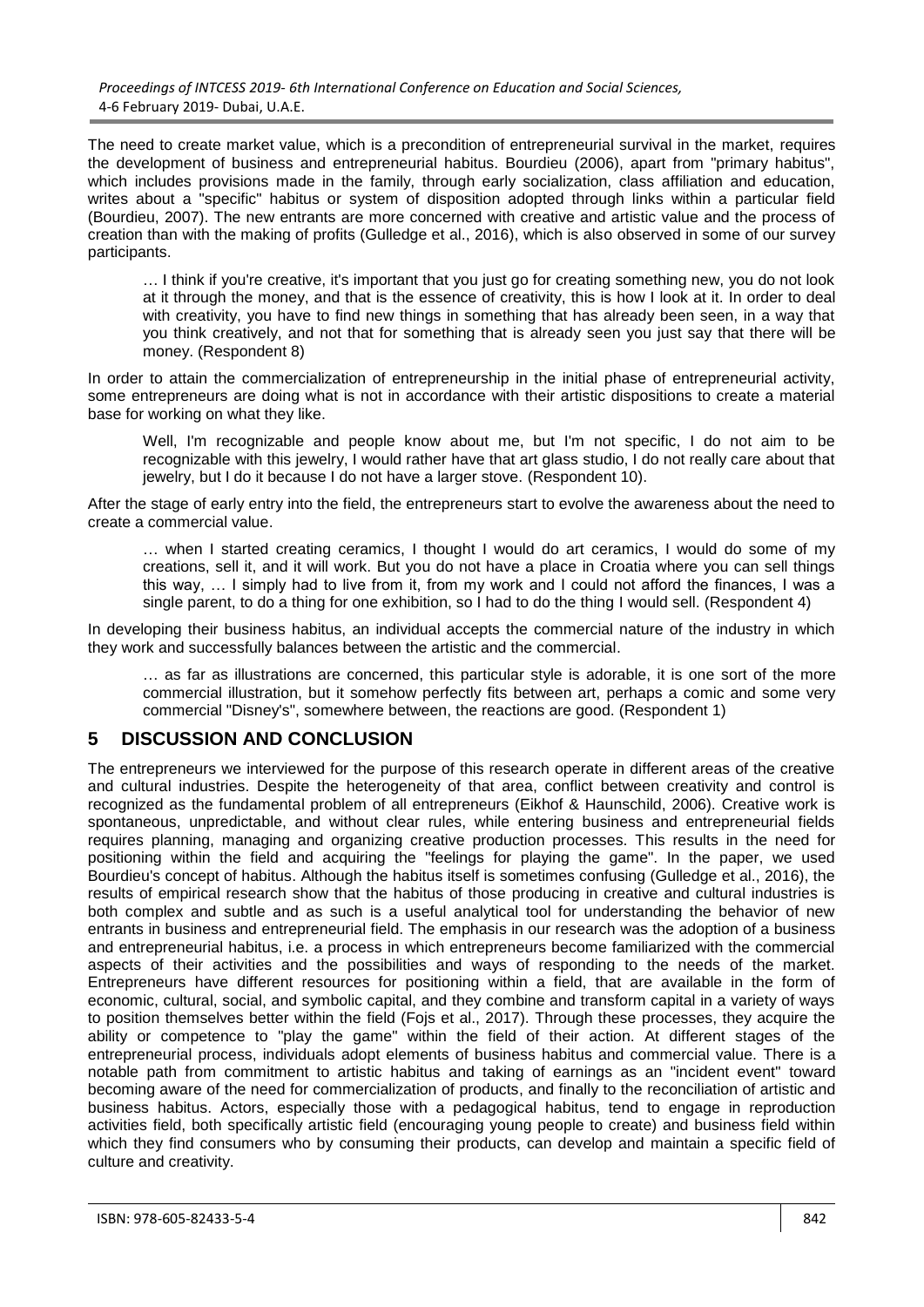#### **REFERENCE LIST**

- Anderson, A. R., Dodd Drakopoulou, S. & Jack, S. (2010). Network practices and entrepreneurial growth. *Scandinavian Journal of Management*, 26 (2): 121–133.
- Bourdieu, P. (1985). The Market of Symbolic Goods. *Poetics*, 14 (1-2): 13-44.
- Bourdieu, P. (1990). *The Logic of Practice.* Stanford: Stanford University Press.
- Bourdieu, P. (1993). *The Field of Cultural Production: Essays on Art and Literature.* New York City, NY: Columbia University Press.
- Bourdieu, P. (2006). *Pascalian Meditations.* Cambridge: Polity.
- Bourdieu, P. (2007). *In Other Words.* Cambridge: Polity.
- Bourdieu, P. (2011). *Distinkcija: Društvena kritika suđenja*. Zagreb: Izdanja Antibarbarus.
- Bourdieu, P. & Wacquant, L. J. D. (1992). *An Invitation to Reflexive Sociology*. Cambridge: Polity Press.
- Caves, R. (2002). *Contracts between art and commerce.* Cambridge, Massachusetts: Harvard University Press.
- Cope, J. (2005). Researching entrepreneurship through phenomenological inquiry: Philosophical and methodological issues. *International Small Business Journal*, 23 (2): 163-189.
- De Clercq, D. & Voronov, M. (2009). Toward a Practice Perspective of Entrepreneurship. Entrepreneurial Legitimacy as Habitus. *International Small Business Journal*, 27 (4): 395-419.
- Eikhof, D. R. & Haunschild, A. (2009). Lifestyle Meets Market: Bohemian Entrepreneurs in Creative industries. *Creativity and innovation Management*, 15 (3): 234-241.
- Entwistle, J. & Slater, D. (2014). Resembling the Cultural. *Journal of Cultural Economy*, 7 (2). 161-177.
- Fojs, I., Vuković, K. & Detelj, K. (2017). Impact of Social Capital on the Generation of Economic Capital in Creative Industries. In Cingula, M., Przygoda, M., Detelj, K. (Eds.), *23rd International Scientific Conference on Economic and Social Development Book of Proceedings*. Madrid: Varaždin Development and Entrepreneurship Agency, University Nord Koprivnica, Management University of Warsaw. 678-686.
- Gulledge, E., Roscoe, P. & Townley, B. (2016). Economizing habitus: Material calculation and "the rules of the game" in the publishing industry. *Journal of Cultural Economy*, 8 (6): 637-654.
- Halmi, A. (2005). Strategije kvalitativnih istraživanja u primijenjenim društvenim znanostima. Jastrebarsko: Naklada Slap.

Karataş-Özkan, M. (2011). Understanding relational qualities of entrepreneurial learning: Towards a multilayered approach. *Entrepreneurship & Regional Development*, 23 (9–10): 877–906.

- Lincoln, Y.S. & Guba, E. G. (1985). *Naturalistic inquiry.* Newbury Park, CA: Sage.
- Moore, I. (2014). Cultural and Creative Industries concept a historical perspective. *Procedia - Social and Behavioral Sciences,* 110, 738-746.
- Morgan, G. & Wood, J. (2013). Creative accommodations. *Journal of Cultural Economy*, 7 (1): 64-78.
- Özbilgin M. & Tatli A. (2005). Book Review Essay: Understanding Bourdieu's Contribution to Organization and Management Studies. *Academy of Management Review,* 30 (4): 855-869.
- Özbilgin, M. & Tatli, A. (2011). Mapping out the field of equality and diversity: Rise of individualism and voluntarism. *Human Relations*, 64 (9):1229–1253.
- Palinkas, L.A., Horwitz, S.M., Green, C.A., Wisdom, J.P., Duan, N. & Hoagwood, K. (2015). Purposeful Sampling for Qualitative Data Collection and Analysis in Mixed Method Implementation Research. *Administration & Policy In Mental Health & Mental Health Services Research*, 42 (5): 533-544.
- Patton, M. Q. (1990). *Qualitative Evaluation and Research Methods.* London: Sage.
- Pret, T., Shaw, E. & Drakopoulou Dodd, S. (2016). Painting the full picture: The conversion of economic, cultural, social and symbolic capital. *International Small Business Journal*, 34 (8): 1004-1027.